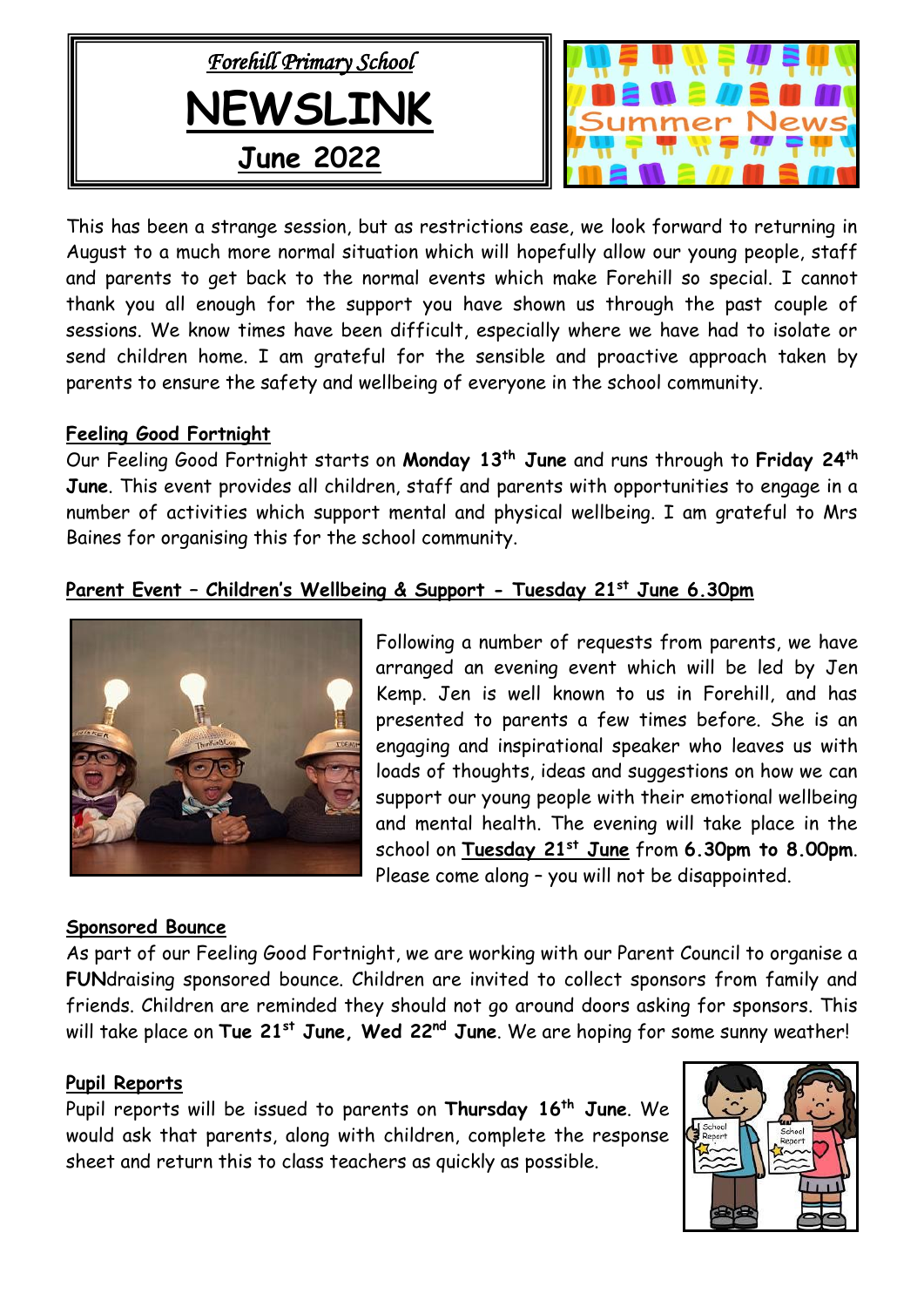# **Session 2022-23**

As mentioned before, some children in the infant department will change class groupings as they move through P1-3 classes. We continue to work through the staffing exercise for next session and hope to be able to issue final details around classes and teachers very soon. Whilst we enjoy the benefits to the children of three small P1 classes, this can only remain at the P1 stage. Due to numbers of pupils, I will as normal require to make some changes to class structures for next session:



P1C will become a P2 class, with a group of children from P1G.

P1T will become a P2 class, with a group of children from P1G.

P2C will become a P3 class, P2K will become a P3 class.

P2 children in the current P2/3 class will remain in the P2/3 class as P3 pupils.

A group of children from P1G will join the P2/3 class as P2 pupils.

P3S will become a P4 class with a group of P3 children from the current P2/3 class.

P3M will become a P4 class with a group of P3 children from the current P2/3 class.

# **New Primary 1 Pupils**

It has been so good to have our new P1 pupils working in the school each Friday afternoon taking part in our induction programme. The children are doing so well and getting to know staff and each other. More detailed information about classes and starting information will be issued soon.

# **Summer BBQ & Fair**



We are so excited to be able to go ahead with our first family event in two years! Our Summer BBQ and Fair takes place in the school on **Friday 17th June**. We look forward to seeing you there! More information on the advert at the back of the newsletter. Should you be able to offer any assistance at this event, our parent council would love to hear from you. Please drop them an e-mail at: [forehillpcfrg@gmail.com](mailto:forehillpcfrg@gmail.com)

# **Parent Council News**

Despite the challenges over the past session, our parent council have continued to create some great opportunities for children and families which have been fun and raise funds which benefit all children across the school. Their enthusiasm and creativity in making things happen has been outstanding – my sincere thanks to them all.

My personal thanks to Gillian Reid, who has been chairperson of the group over the past few years. Gillian's willingness, her contribution and enthusiasm has been outstanding. Gillian's daughter leaves us in June, but I am so delighted Gillian has offered to continue to support the group due to other family members remaining in the school community. The group is always looking for new members – please give this some thought, and if you can spare some time to assist, we would love to welcome you on board.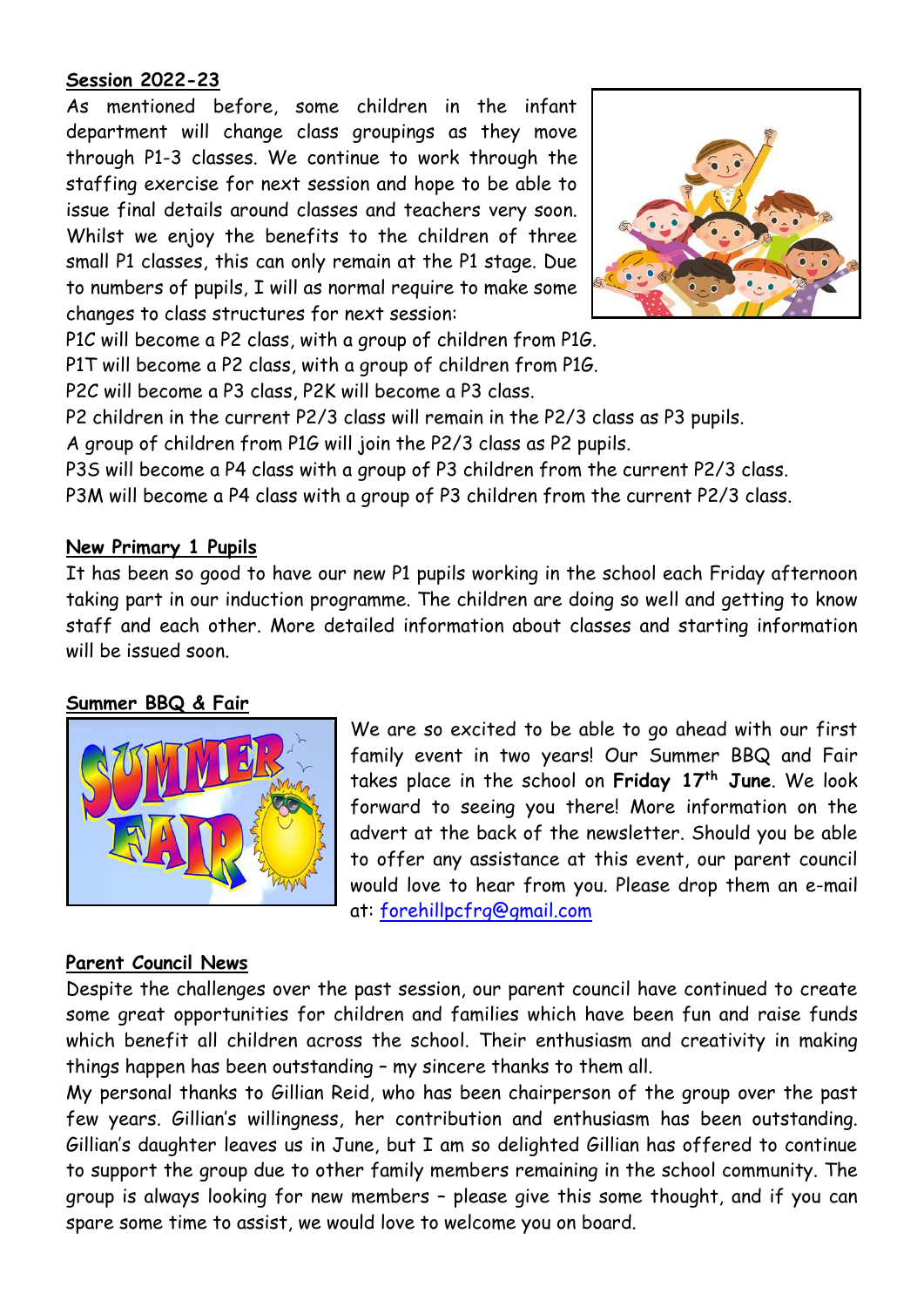# **Sports**

We are hoping for good weather for our sports events. These will take place as follows:

| Early Years Centre | Wednesday 8 <sup>th</sup> June                                                                                                                                                                                                   |                    |
|--------------------|----------------------------------------------------------------------------------------------------------------------------------------------------------------------------------------------------------------------------------|--------------------|
| P1-3 Classes       | Thursday 9 <sup>th</sup> June:                                                                                                                                                                                                   | 1.30 <sub>pm</sub> |
| P4-5 Classes       | Friday 10 <sup>th</sup> June:                                                                                                                                                                                                    | 11.00am            |
| P6-7 Classes       | Friday 10 <sup>th</sup> June:                                                                                                                                                                                                    | 1.30 <sub>pm</sub> |
| $\blacksquare$     | $\mathbf{r}$ , and the set of the set of the set of the set of the set of the set of the set of the set of the set of the set of the set of the set of the set of the set of the set of the set of the set of the set of the set |                    |

Parents are welcome to attend these events, which will take place on the grass area at the rear of the school. Should the weather be inclement, we will try our best to reschedule.



#### **Assessments**

All children across the school have been undertaking assessments, which have supported staff in making informed judgements about pupil progress. This information has also been helpful supporting staff when writing parent reports. Overall, we are extremely happy with the results across the school, but they have identified a few areas we would like to work on next session – particularly writing. Assessment information follows each child to their next class, to ensure learning continues at the appropriate level for each child.

# **Uniform Recycling – 21st July**



We are so proud of our school uniform and would want to ensure **all** our young people have access to uniform items which identify them as a member of the Forehill learning community. We are however very aware the cost of living is increasing at an alarming rate. Many of you may have uniform items which are nearly new but now too small for your children. Mrs McConnachie has kindly offered to run a Uniform Bank in the school playground on **Thursday 21st July** between 1pm and 3pm where parents can attend and take items of uniform which have been donated. Should you have any shirts, sweatshirts, polo shirts, skirts, shorts, trousers, blazers or jackets which are now too small,

but in good condition – we would happily recycle these for you. We would ask that you send any donations to the school office by the end of the term.

# **Playground at Rear of School – FASC**

Can I please ask that parents do not use the area at the rear of the school at the blue sports court at the end of the day, as this area is regularly used by our after-school club. Many thanks for your help with this.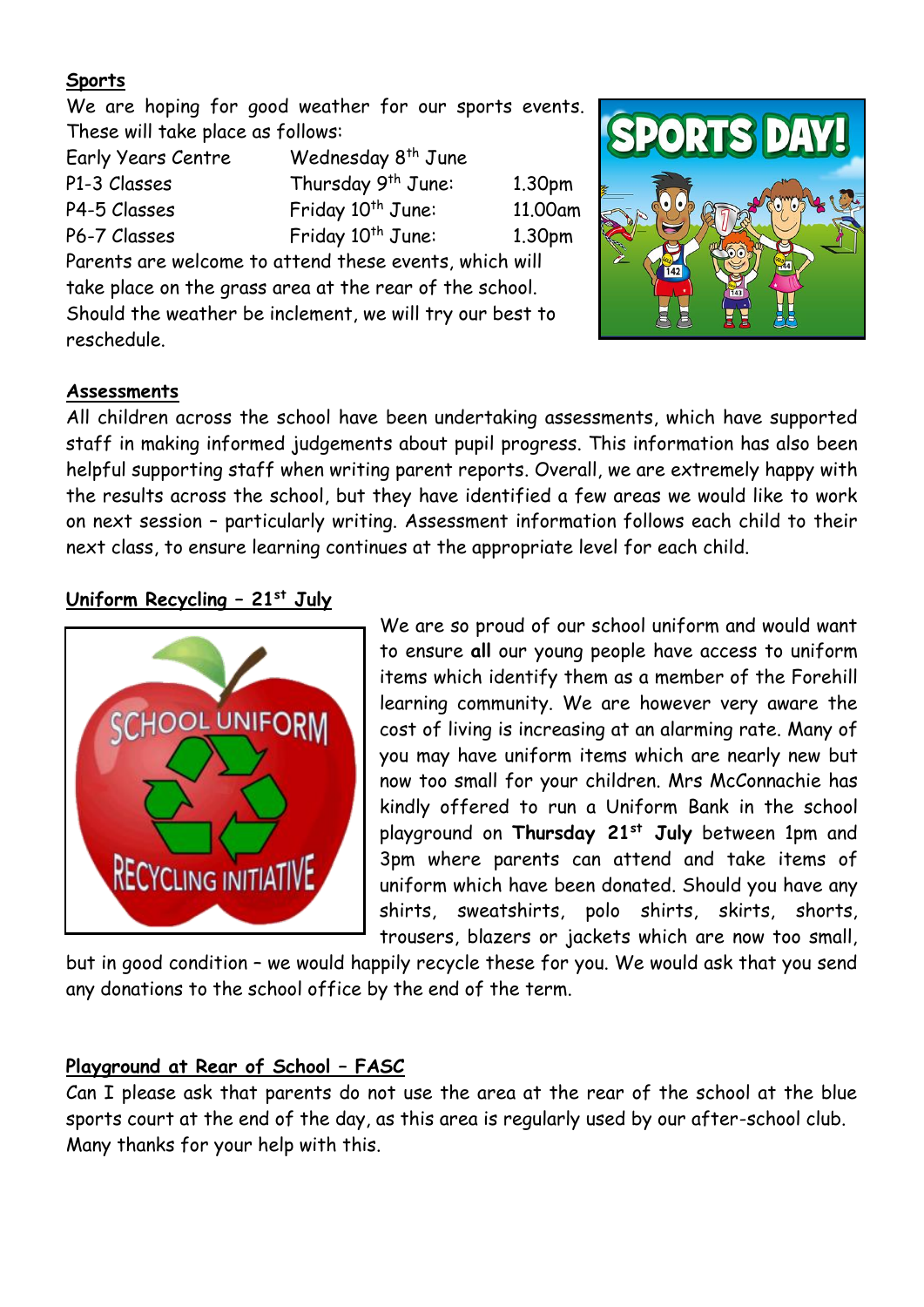#### **Bump Up**

We are looking forward to our bump-up morning, which will take place on **Tuesday 14th June**. Children will move to their new classroom and spend some time with their teacher for next session. P7 pupils will spend Tuesday  $14<sup>th</sup>$  and Wednesday  $15<sup>th</sup>$  June at their secondary school.



# **End of Term Celebration – 29th June**



We will hold our Summer Closing Celebration in Castlehill Church on the morning of **Wednesday 29th June**. Normally parents would be invited to attend, but this year we are limiting this to children and staff only. However, the church has the facility to be able to stream live and we would plan to stream the celebration to allow all parents and friends to join us remotely through Castlehill Church Facebook Page.

**Universal Free School Meals – Delay in Expansion to Primary 6 and Primary 7 Pupils**  The expansion of the provision of free school meals to all primary school pupils in Scotland has been delayed. From 6<sup>th</sup> January 2022, the expansion of the free school meals programme was extended to include pupils in primary 5. Although a further expansion of universal free school meals for pupils in primary 6 and primary 7 is planned for later in this Scottish Government's parliamentary term, pupils transitioning into primary 6 or primary 7 for the beginning of the new school session in August 2022 will not receive a free school meal unless qualifying through other eligibility criteria. More information for Parents and Carers can be found on the Council's website and pages will be updated prior to the new school term.

#### **Our Pandemic Exhibition**

Along with a number of other South Ayrshire Schools, Forehill has been working on pieces of Art, Poems, Journals and a song, which mark the challenges of the pandemic. This work will form part of an exhibition which will take place at Rozelle between **17th June and 21st June**. We would encourage you to go along to view this.

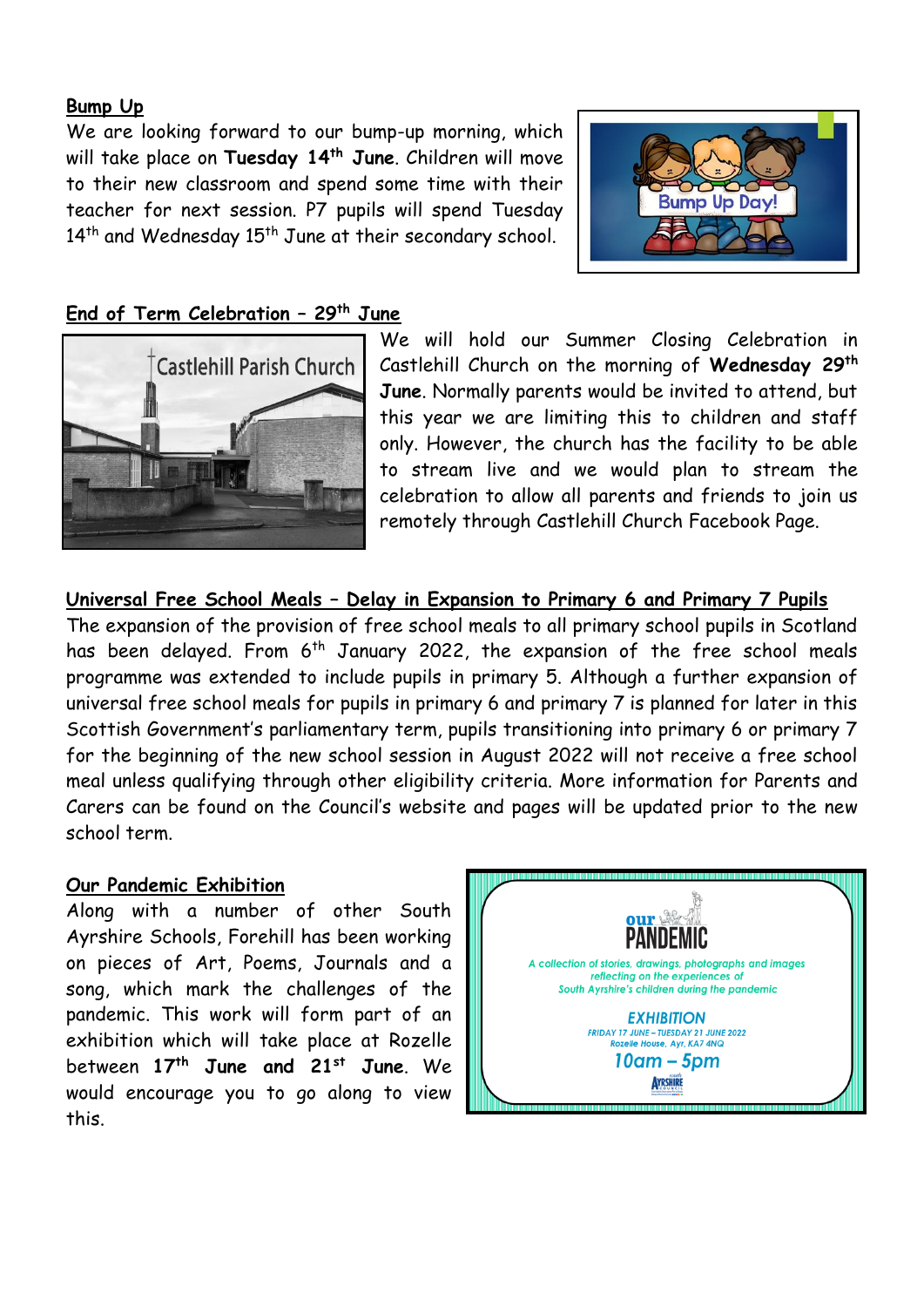#### **School Book Fair**



We are always keen to encourage children to read for enjoyment. My thanks to Mrs Carswell and our office staff for running our recent Book Fair. This year we sold £1700 worth of books. The school will receive commission on this, which we will use to restock our libraries. Well done to everyone, as we work together to reinforce the importance and value of reading.

#### **Celebrating Achievements**

Throughout the year we love hearing what our young people achieve out of school. These are also shared and celebrated through social media. Our congratulations to:

- \*Alfie T, Aidan M, Jack L, Hayden C, Daniel B, Sienna S, Sophie C and Katy M in our Early Years Centre, who have had their "riddles" chosen for inclusion in a book.
- \*Mia, in P7 who has achieved amazing results in Skating competing in the British Novice Championships and won a silver medal - placed  $2^{nd}$  out of 40 British Skaters.
- \*Sam Gilmour in P7 who received a Bronze Award in the Scottish Mathematics Challenge 2022.
- \*Archie in P3 and Jenna in P2 who had their poster selected for inclusion in the South Ayrshire Energy Calendar 2023.
- \*Emily, one of our P7 pupils moving to Bellahouston Sports Academy to follow her passion and skill in Gymnastics.
- \*To our gymnastics team who were placed third in the level 2 South Ayrshire Competition
- \*Rubie, one of our P3 children who was a winner and had her work on show at the Scottish Engineering Leaders Event at Strathclyde University.



# **Ayrshire Association of Burns Clubs - School Competition**

We are delighted to have a few pupils representing the school at the Ayrshire Association of Burns Clubs Competition on **Saturday 11 th June**. Blake Mc & Lois C, both P5 pupils will recite "Willie Wastle" Charlotte M, P6 will recite "To a Mouse" and Lewis B, P7 will recite Address to the Haggis. I know you join me in wishing these young people lots of luck!

#### **Celebration of Awards**

We are delighted to have a number of P5-7 children who have completed a range of achievements including Heartstart, Junior Sports Academy, Award of Ambition, Digital Leaders, Junior Librarians, Wellbeing Bees, Lunch Buddies and Playground Buddies. We plan to hold a brief celebration event for these children in the school on the afternoon of Tuesday 28<sup>th</sup> June.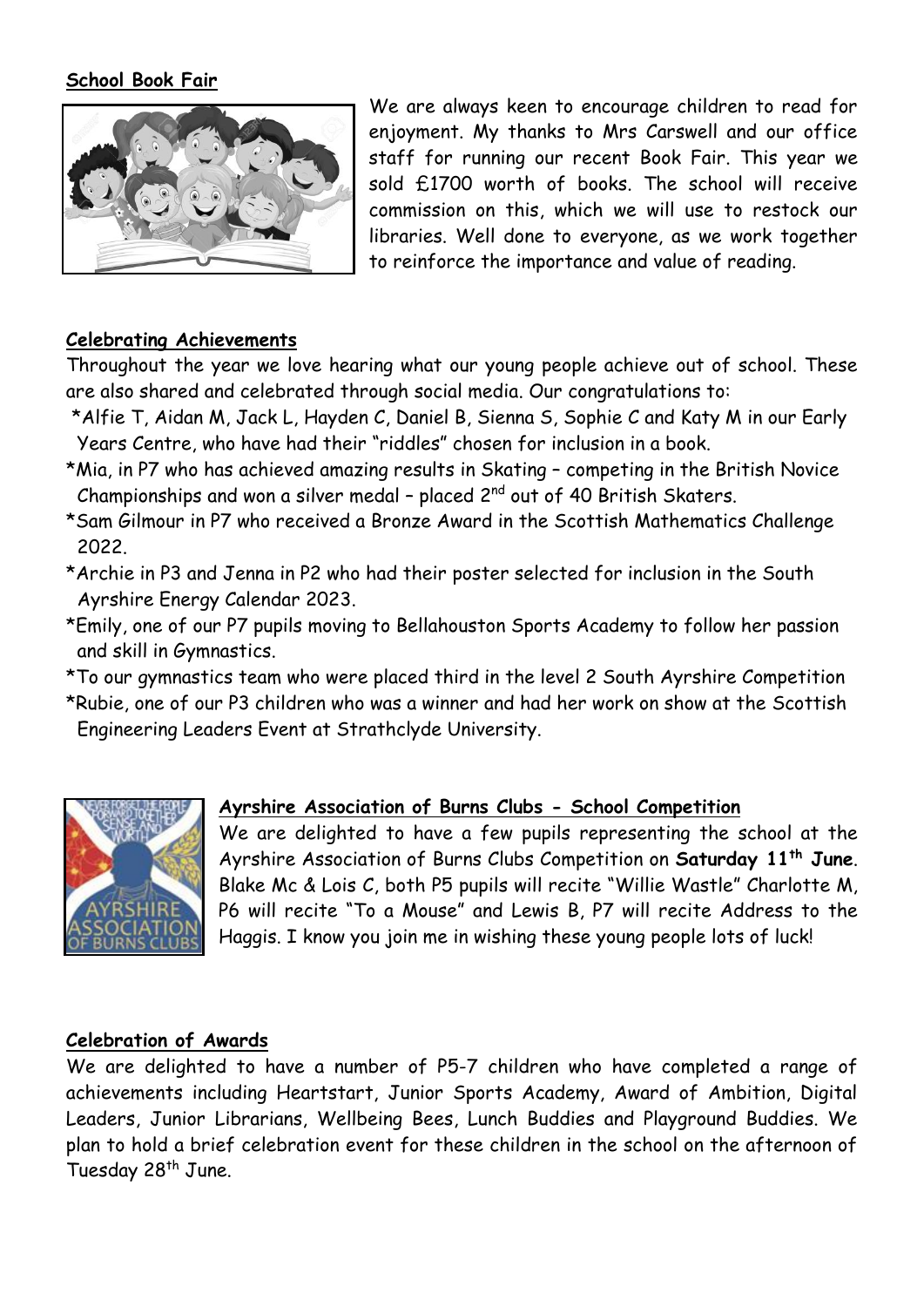# **P7 The Ark – 22nd June**

Our parent council have arranged a Disco for our P7 children leaving us at the end of term. This will take place on **Wednesday 22nd June** at 7.00pm. Information has been already issued to P7 parents, along with a ticket, which should be taken along on the night, with contact information added. Can I remind parents that all children should be collected at 9.00pm by an adult. Many thanks!

#### **Free Sanitary Products**

We would remind parents that Forehill has in the school, a range of **free** sanitary products which we would encourage parents to take. If this would be helpful and you would like access to these, please contact Mrs Baines at the school and she will arrange for these to be made available to you in a sensitive and confidential way.



#### **Positive Mindset in Early Years**

Mrs Warlow, one of our practitioners at Forehill took part in the winning Scotland Mindset Teams programme. This has helped identify a range of activities to build children's confidence in numeracy. This amazing work has been recognised nationally as an example of good practice. A recording of some of the work undertaken can be viewed by following this link: [https://www.winningscotland.org/store/p57/forehill-growth](https://www.winningscotland.org/store/p57/forehill-growth-mindset.html)[mindset.html](https://www.winningscotland.org/store/p57/forehill-growth-mindset.html)

# **Dogs in School Grounds**

Can I please remind parents that dogs should NOT be brought into the playground at the start or end of the school day. I would also ask that dogs are not exercised in the playground or grass areas in the evenings – for obvious reasons. Many thanks for your support with this.

#### **Auld Lang Syne**

As normal, our P7 pupils will finish the school year on **29th June** singing "Auld Lang Syne" in the playground. This will take place at 12.50pm in the upper playground. Parents are welcome to attend.

#### **Retirement of Mrs Muir**

It is with great sadness I inform you that Mrs Muir, one of our clerical staff will retire from Forehill at the end of term. Mrs Muir has worked in Forehill since August 2016 and has been a tremendous asset and huge support to me and to the school. I know you join me in wishing her many healthy and happy years of retirement.

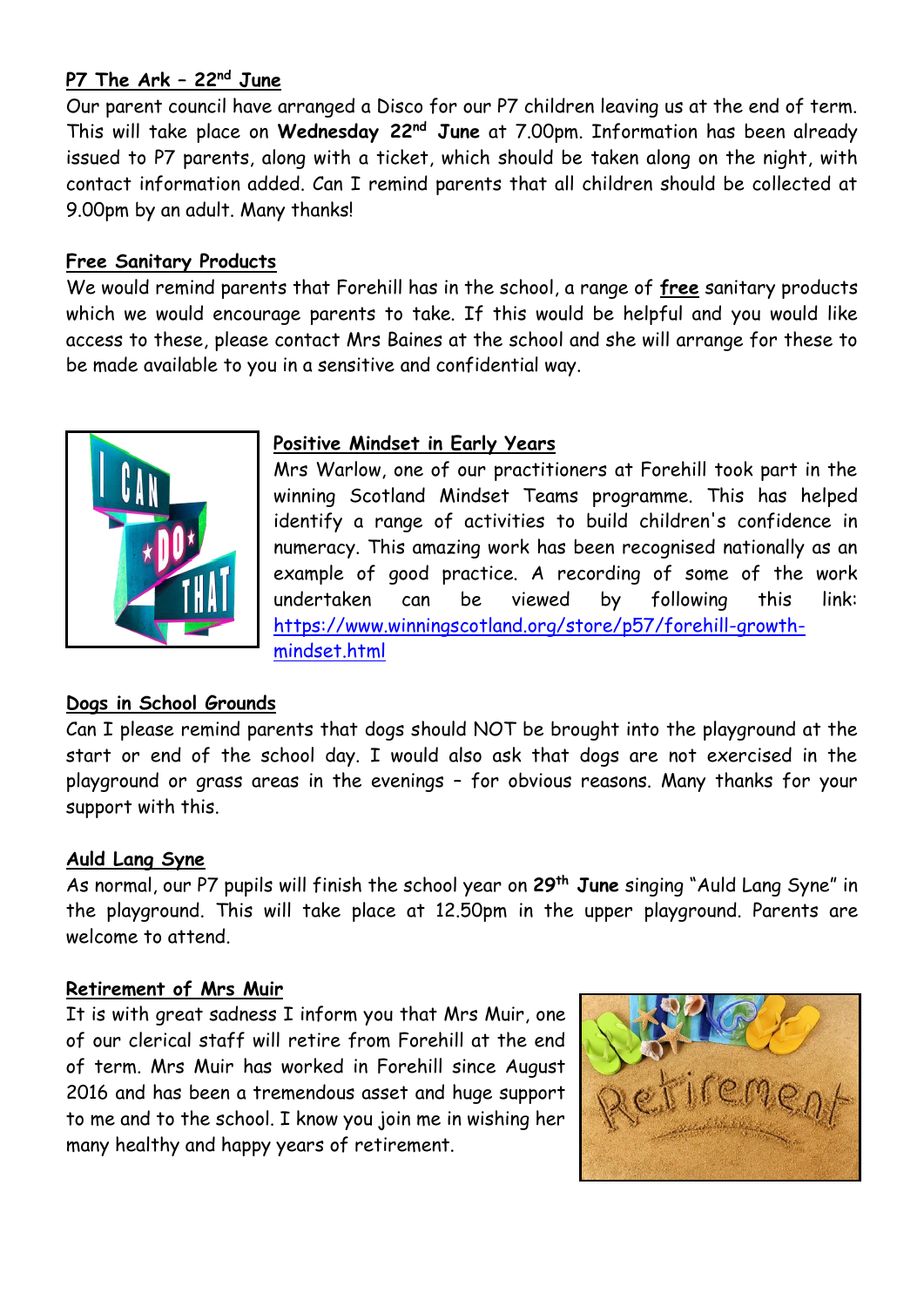# **Early Years Centre News**

As many of you will know, our Early Years Centre is open all year round, and children who have 52-week places will continue to attend over the summer period. I would remind parents that the school office is not open over the summer, and the best way to contact the Early Years Centre is via the mobile, which is: **07879 837851**.

The staff would like to take this opportunity to send all our pre-school pupils best wishes as they move on to Primary 1. It has been a pleasure to watch all the children grow and develop over the last session.

Care and learning appointments will take place on **24th, 27th and 30th June** and **1 st July**. Nursery parents are asked to sign up for an appointment time at drop off or pick up.

The EYC Teddy Bear's Picnic will take place on 15<sup>th</sup> June and the celebration event will be held on **Wednesday 22nd June**. More detailed information is provided in the EYC newsletter.

#### **Vandalism**



I am indebted to the parents and neighbours in our local community, who keep an eye on the school in the evenings, at weekends and during school holidays. We have had a few episodes of vandalism over the past couple of months. I would encourage parents and neighbours over the summer period, to report anything suspicious by dialling 101. I know it is frustrating if Police do not attend immediately, but I have been reassured all calls are logged and contribute to potential increases in Police presence around the area. Many thanks for your support and assistance.

# **Early Years Centre Car Park**

I would remind parents that this car park is for dropping and collecting children at the **Early Years Centre ONLY**. Parents collecting children from the primary classes should NOT use this car park. I would also ask that nursery parents using it park only in the appropriate parking bays. Cars should **not be parked across gates** or on the zig-zag areas. Some of our children and families leave the main school playground via the nursery car park. I would ask that parents encourage children to leave by the usual playground gates. The Early Years Centre car park is very busy and is **not a right of way** for pedestrians.

# **Moving On**

We would like to take this opportunity to wish all our young people moving to secondary school every success for the future. As always, we will continue to follow their progress and journeys with great interest and pride.

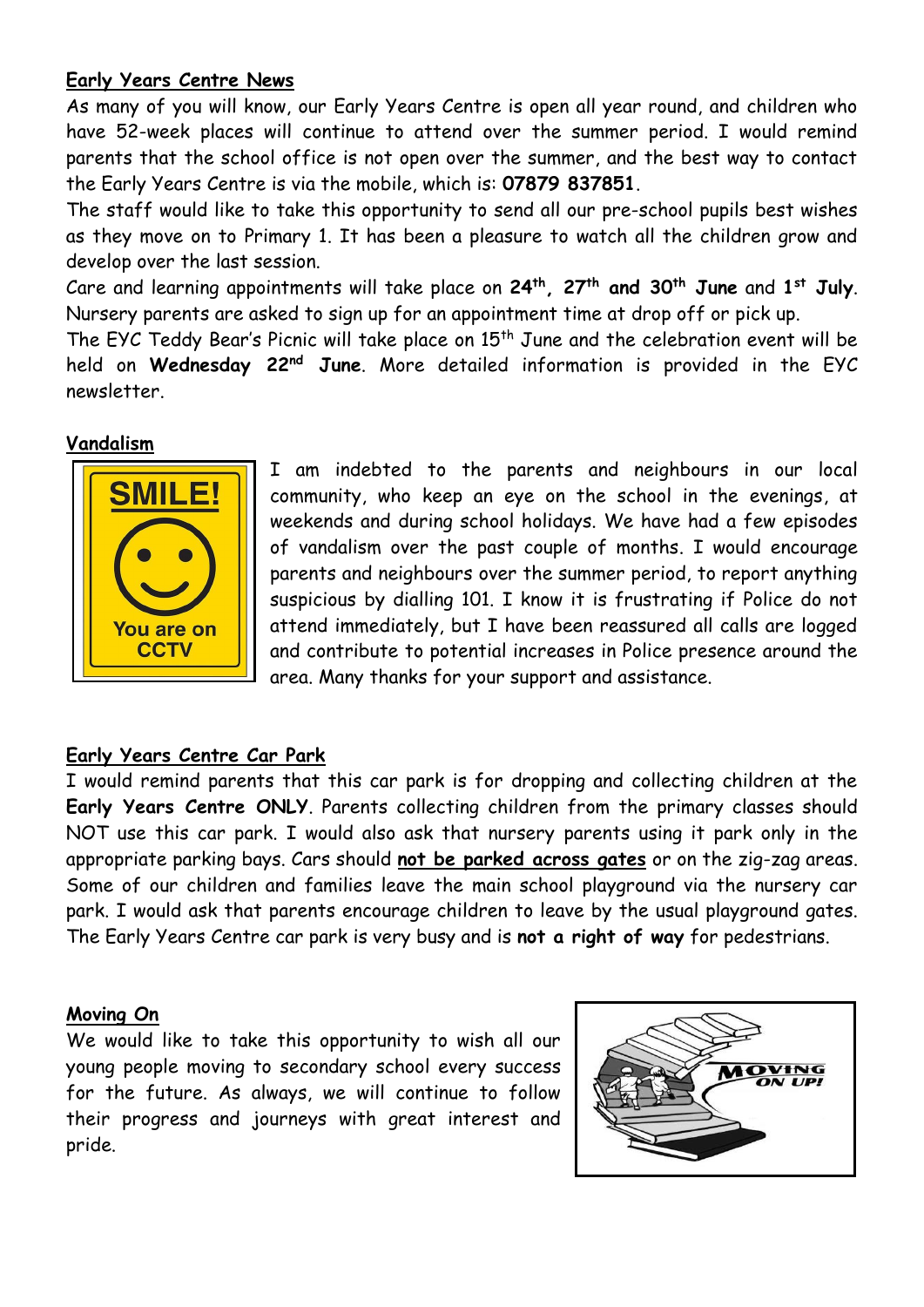# **Holidays**

The school will close at **1.00pm** on **Wednesday 29th June.** Please note there will be **NO afternoon nursery session** on that day for children who attend term time. The nursery will be open in the afternoon to children who attend on a 52-week basis only. All children who attend on a 52-week pattern have been issued with a letter regarding summer attendance. We would ask that parents return this as quickly as possible.

School re-opens to all pupils on **Monday 22nd August** at **9.00am**.

On behalf of everyone in Forehill I would like to take this opportunity to thank you all for your on-going support and patience through the extremely challenging circumstances we have faced this session. I am indebted to all our brilliant parents, to my wonderful staff and of course to our amazing young people, who have had to adapt to deal with what we had to face. We got through it – but because we pulled together!

I am looking forward to returning in August, restarting the whole range of activities for children and parents which enrich our school community.

On behalf of all my staff, I wish you a relaxing and enjoyable summer break. Wherever your travels take you, – stay safe and have a great family time. My fingers are crossed for lots of sunny, dry weather!

As always, should you have any queries, please do not hesitate to get in touch and I will do what I can to assist.

Many thanks & Best Wishes,

*David Watson Head Teacher*

*e-mail: [david.watson3@south-ayrshire.gov.uk](mailto:david.watson3@south-ayrshire.gov.uk)*

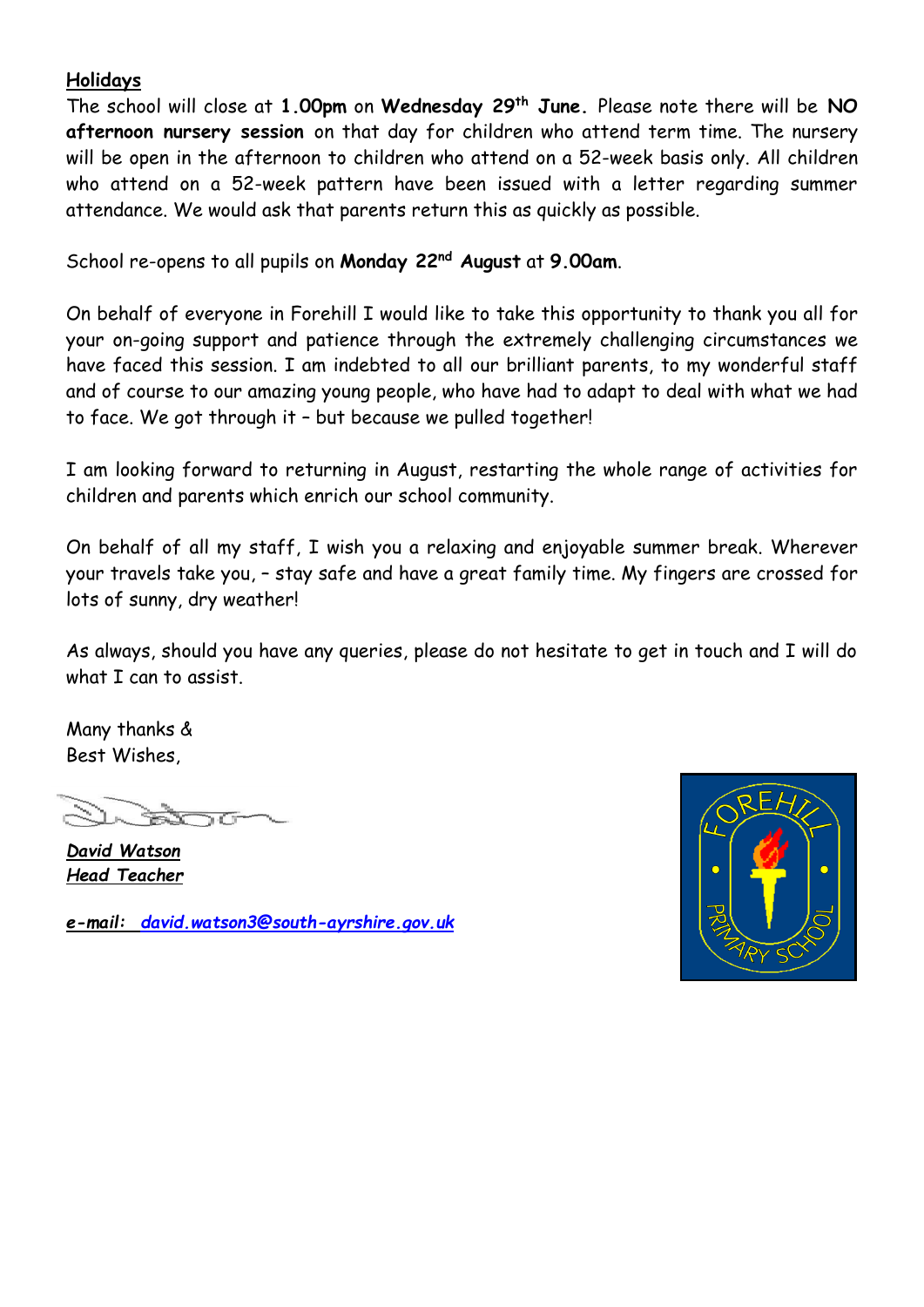# **DIARY DATES**



| Date                                                 | <b>Times</b> | <b>Classes Involved</b> | <b>Details</b>               |
|------------------------------------------------------|--------------|-------------------------|------------------------------|
| Wed 8 <sup>th</sup> June                             | AM/PM        | <b>EYC</b>              | Sports                       |
| Wed 8 <sup>th</sup> June                             | All Day      | $P5-7$                  | <b>Cross Country Event</b>   |
| Thu 9 <sup>th</sup> June                             | 1.30pm       | $P1-3$                  | Sports                       |
| Fri 10 <sup>th</sup> June                            | 11.00am      | $P4-5$                  | Sports                       |
| Fri 10 <sup>th</sup> June                            | 1.30pm       | $P6-7$                  | Sports                       |
| Sat 11 <sup>th</sup> June                            | AM           | $P5-7$                  | <b>Burns Competition</b>     |
| Mon $13$ <sup>th</sup> - Fri $24$ <sup>th</sup> June | All Day      | $EYC - P7$              | Feeling Good Fortnight       |
| Tue 14 <sup>th</sup> June                            | All Day      | P7                      | Visit to Secondary School    |
| Tue 14 <sup>th</sup> June                            | <b>AM</b>    | $P1-6$                  | <b>Bump Up Morning</b>       |
| Wed 15 <sup>th</sup> June                            | All Day      | P7                      | Visit to Secondary School    |
| Wed 15 <sup>th</sup> June                            | Various      | EYC                     | Teddy Bears' Picnic          |
| Thu 16 <sup>th</sup> June                            | All          | $P1-7$                  | Reports Issued               |
| Thu 16 <sup>th</sup> June                            | Various      | EYC                     | New Nursery Children Visits  |
| Fri 17 <sup>th</sup> June                            | 6.00pm       | All                     | Summer Fair & BBQ            |
| Tue 21st & Wed 22nd June                             | All Day      | All                     | Sponsored Bounce             |
| Tue 21st June                                        | 6.30pm       | All                     | Parent Evening - Jen Kemp    |
| Wed 22 <sup>nd</sup> June                            | Various      | EYC                     | EYC Celebration Day          |
| Wed 22 <sup>nd</sup> June                            | 7.00pm       | P7                      | Leavers' Disco - "The Ark"   |
| Thu 23rd June                                        | All Day      | Tbc                     | Fischy Music Visit to School |
| Thu 23rd June                                        | Various      | EYC                     | New Nursery Children Visits  |
| Wed 29 <sup>th</sup> June                            | 9.45am       | $P1-P7$                 | Church Service               |
| Wed 29 <sup>th</sup> June                            | 1.00pm       | $P1-7$                  | School Closes                |
| Thu 19 <sup>th</sup> August                          | All Day      | All                     | In-Service Day               |
| Fri 20 <sup>th</sup> August                          | All Day      | All                     | In-Service Day               |
| Mon 22 <sup>nd</sup> August                          | 9.00am       | All                     | Pupils Restart               |